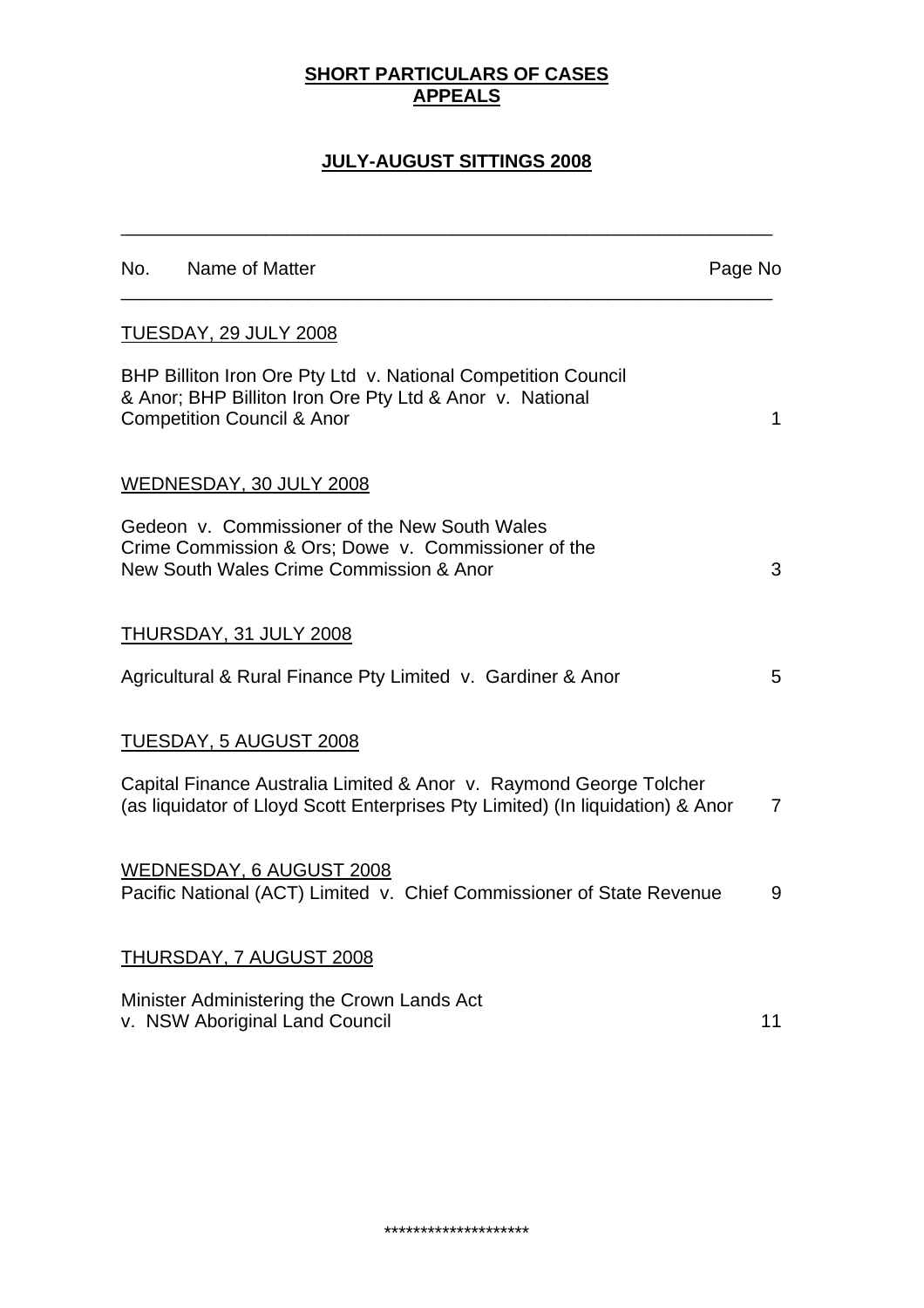## **BHP BILLITON IRON ORE PTY LTD v NATIONAL COMPETITION COUNCIL & ANOR (M17/2008)**

#### **BHP BILLITON IRON ORE PTY LTD & ANOR v NATIONAL COMPETITION COUNCIL & ANOR (P6/2008)**

Court appealed from:Full Court of the Federal Court of Australia

Date of judgment:5 October 2007

Date special leave granted: 7 March 2008

The appellants (BHPBIO) conduct mining operations in the Pilbara region in WA with mines in four mining areas: Newman, Yandi, Area C and Goldsworthy. BHPBIO operates two heavy haulage single track rail lines between the Pilbara and Port Hedland: the Mt Newman line and the Goldsworthy line.

The second respondent in each appeal (Fortescue) proposed to carry on the business of mining, refining and sale of iron ore in the Pilbara and wished to access the service provided by part of both the Mt Newman line and the Goldsworthy line. In June 2004 Fortescue made an application to the first respondent (the NCC) seeking access to the BHPBIO rail link, as well as to the associated infrastructure, pursuant to s44F(1) of the *Trade Practices Act* 1974 (Cth) "(the Act)". Fortescue sought a recommendation from the NCC that the service provided by the relevant parts of the Mt Newman and Goldsworthy rail lines be declared a "service" under Part IIIA of the Act. The NCC decided that the access application should be dealt with as two separate applications: one for the Mt Newman service and one for the Goldsworthy service. The NCC concluded that the relevant part of the Mt Newman line was a service to which Part IIIA of the Act applied. However the NCC considered that the "production process" exception in s44B of the Act applied to the relevant part of the Goldsworthy line and consequently it was not a service to which Part IIIA applied. BHPBIO applied to the Federal Court in Victoria in respect of the decision on the Mt Newman line and Fortescue applied to the Federal Court in Western Australia in respect of the decision on the Goldsworthy line.

BHPBIO argued that it manages its mine, rail and port operations as an integrated system and all of its activities constitute a single production process of which the rail link is a part. Consequently the use of the rail link involves "use of a production process" and is not a "service" within the meaning of s44B of the Act. The respondents each put similar arguments submitting that BHPBIO did not have one single production process in the Pilbara but rather several production processes and that the rail link was not a part of any production process but simply a method of moving iron ore from the place of one production process to another.

Middleton J held that both the Mt Newman and Goldsworthy rail lines were not the use of a production process because each service did not itself create, or make a product, or transform one thing into another, and therefore that each of them was a service within the meaning of s44B of the Act.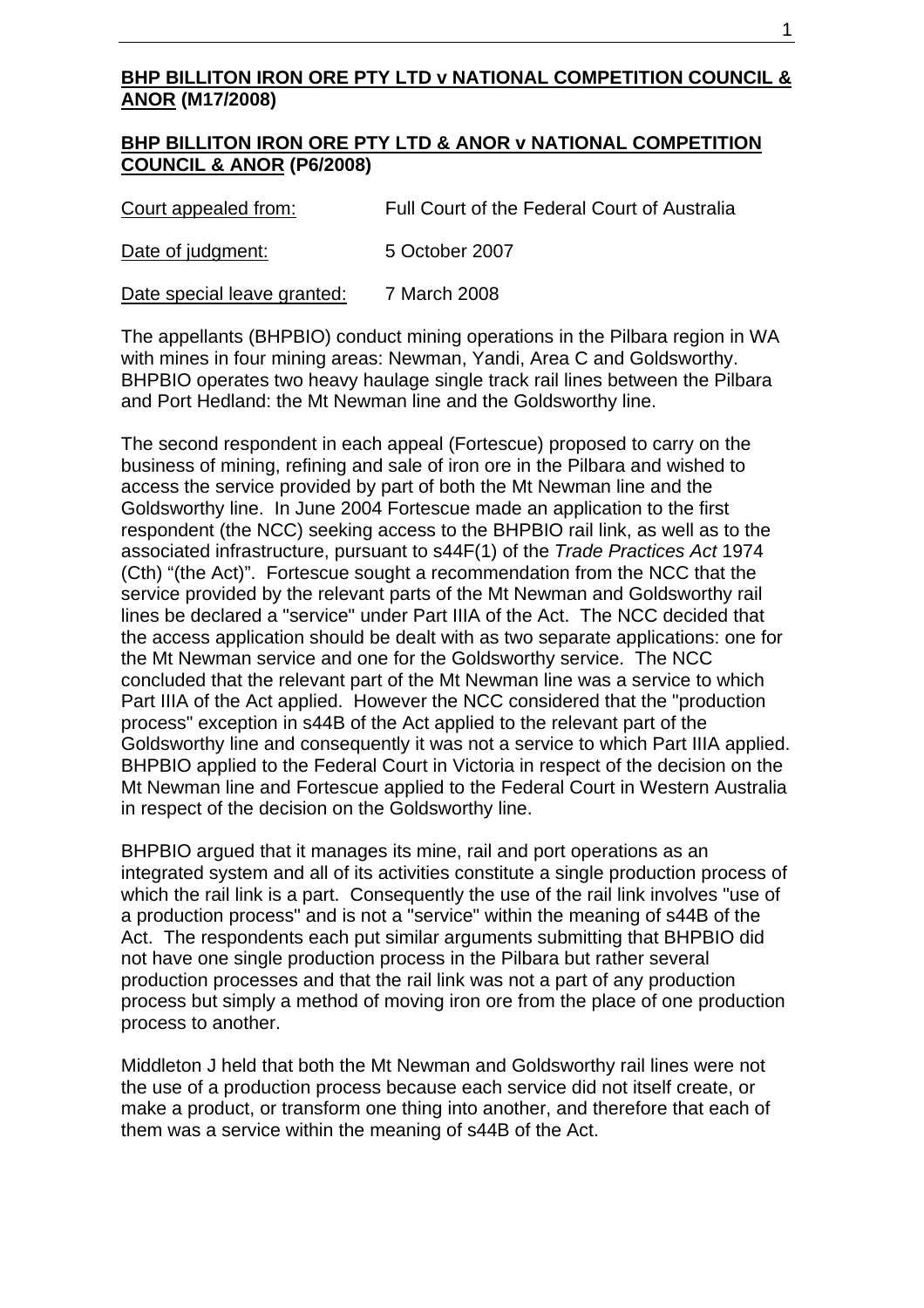The Full Court (Sundberg & Greenwood JJ, Finkelstein dissenting) dismissed BHPBIO's appeals. The majority concluded that each of the Mt Newman and Goldsworthy rail service was the use of part of a production process and not the whole of a production process: for that reason each was a service within the meaning of s 44B.

Rio Tinto Limited has sought leave to intervene to make written and oral submissions in support of the appeals.

The grounds of the appeals are:

- the majority of the Full Court erred in concluding that use of each of the Mt Newman (in M17/08) and Goldsworthy (in P6/08) rail facility is a "service" within the definition contained in s44B of the *Trade Practices Act* 1974 (Cth).
- the majority of the Full Court erred in concluding that use of each of the Mt Newman (in M17/08) and Goldsworthy (in P6/08) rail facility is not the use of a production process within the meaning of the definition of "service" contained in s44B of the Act.
- the majority of the Full Court erred in concluding that the phrase "use of a production process" contained in sub-paragraph(f) of the definition of "service" in s44B of the Act does not include the use of part of the production process.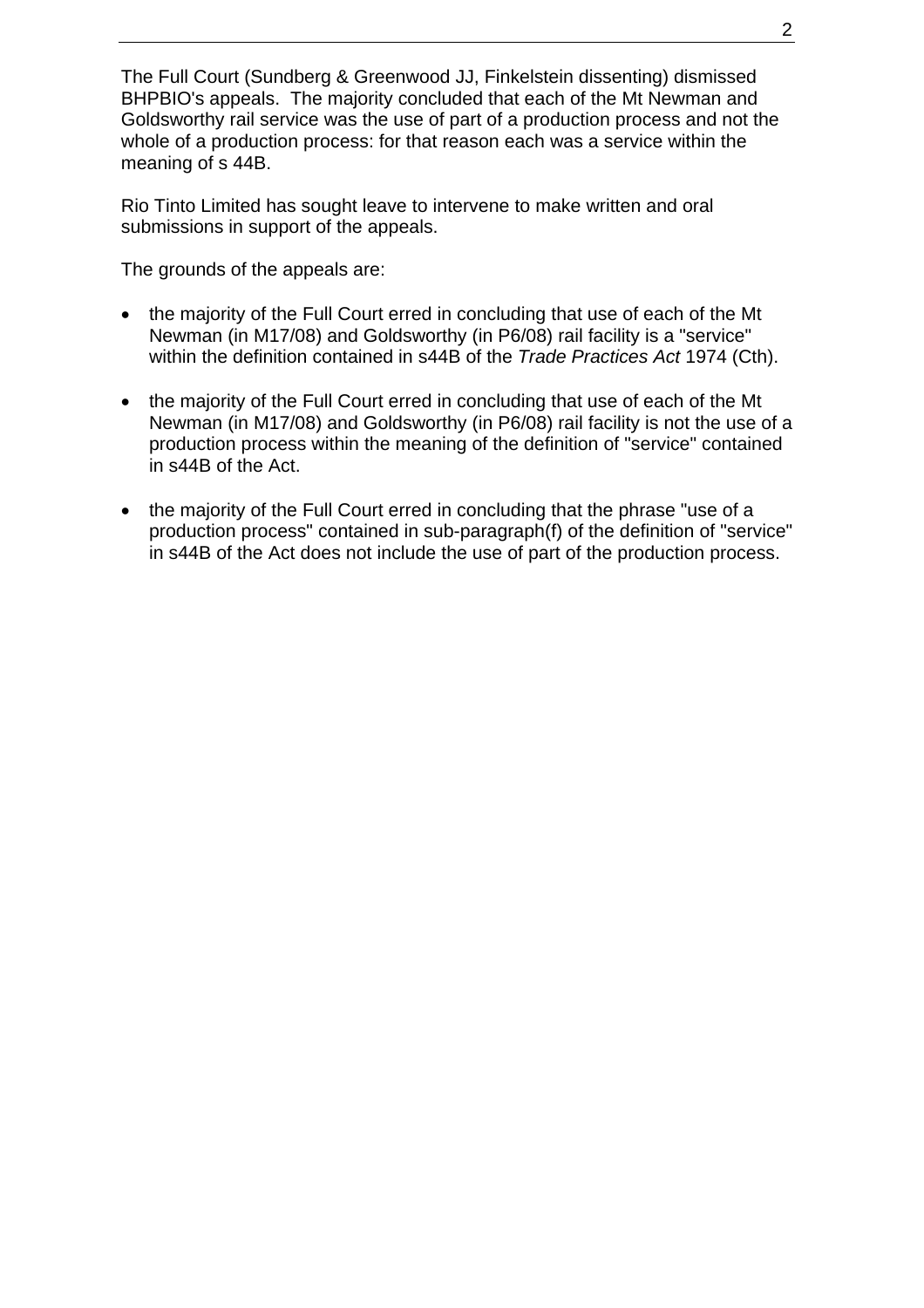#### **GEDEON v COMMISSIONER OF THE NEW SOUTH WALES CRIME COMMISSION & ORS (S536/2007)**

#### **DOWE v THE COMMISSIONER OF THE NEW SOUTH WALES CRIME COMMISSION & ANOR (S544/2007)**

Court appealed from: New South Wales Court of Appeal

Date of judgment: 19 October 2007

Date referred to Full Bench: 18 April 2008

These applications concern the construction of the *Law Enforcement (Controlled Operations) Act* 1997 (NSW) ("the Act") and the question of whether the operational authorities issued pursuant to section 7(1)(b) of that Act were valid.

The applicants face prosecution for an offence under section 25(2) of the *Drug Misuse and Trafficking Act* 1985 for knowingly taking part in the supply of a commercial quantity of a prohibited drug, namely cocaine. The drugs were sold to the applicants by an informer who was participating in a series of "controlled operations" authorised by the first respondent pursuant to section 7(1)(b) of the Act.

The applicants commenced proceedings in the Supreme Court, challenging the validity of the authorities issued pursuant to section 7(1)(b). This was on the basis that the failure to obtain a certificate under the parallel *Crimes Act* 1914 (Cth) ("the Crimes Act") meant that the activities of the controlled operation remained unlawful. It was further submitted that, since it was obvious the drugs were to be onsold and consumed, the certificates were granted in contravention of the prohibition of conduct likely to seriously endanger health or safety.

The primary judge, Justice Hall, held that the Act was not inconsistent with the Commonwealth legislation. His Honour also held that a controlled operation might constitute a "reasonable excuse" under the *Customs Act* 1901 (Cth) for an otherwise unlawful activity. He further found that while the precondition in section 7(1)(b) relating to health and safety was emphatic, it was not a jurisdictional fact which must exist at the time the operation was authorised.

On 19 October 2007 the Court of Appeal (Spigelman CJ & Handley AJA, Basten JA dissenting) agreed that the precondition in section 7(1)(b) was not a jurisdictional fact. The majority further held that no *Wednesbury*-style unreasonableness arose insofar as the section was not concerned with consequences subject to the authorised conduct. Justice Basten however would have allowed the appeal, holding that the controlled conduct would remain unlawful under Commonwealth law unless there was an equivalent certificate under section 15M of the Crimes Act. In addition, the danger to health and safety was obvious and the operational authorities were invalid as having been issued in breach of section 7(1)(b).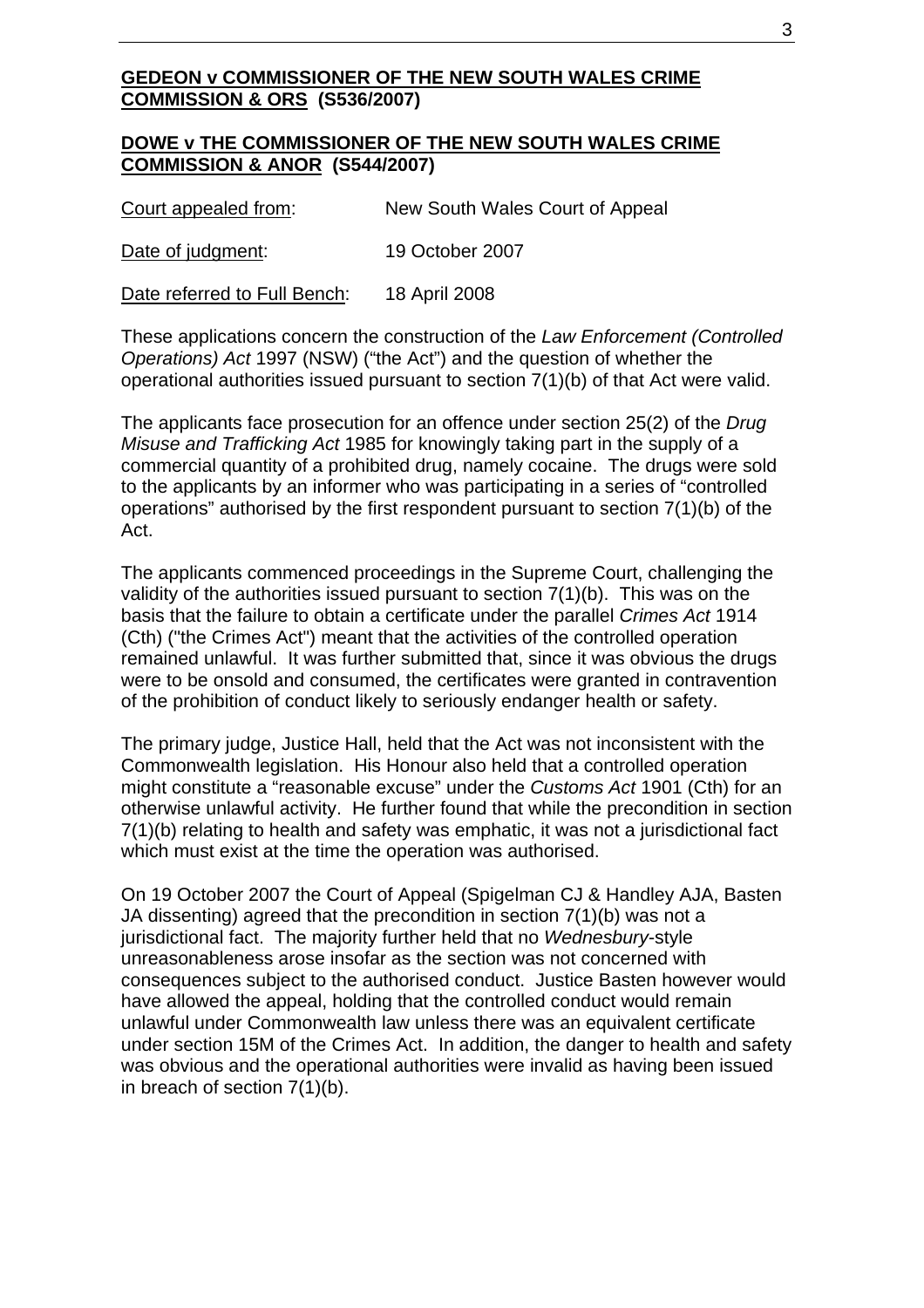In matter number S536/2007 (Gedeon) the questions of law said to justify the grant of special leave to appeal are:

- Whether a "controlled activity" for the purposes of the Act is confined to conduct which would otherwise be unlawful but which section 16 of the Act renders lawful, or alternatively whether it extends to conduct which continues to be unlawful by reason of a law of the Commonwealth?
- Whether the prohibition in section 7(1)(b) of the Act against controlled operations involving "conduct that is likely to seriously endanger the health or safety of …any other person" turns upon the state of mind of the agency's chief executive officer, even though it, unlike the prohibitions in section 6(3) and section 7(3) is not expressed to depend upon his or her being satisfied of the fact?
- Whether the words "any other person" in the same prohibition are confined to persons physically and temporally proximate with the conduct authorised, or extend to harm to other persons which is the forseen and expected consequence of the conduct?

In matter number S544/2007 (Dowes) the question of law said to justify the grant of special leave to appeal is:

The Act permits various state law enforcement agencies to authorise "controlled operations" involving what otherwise would be breaches of the state criminal law. Section 7(1)(b) of the Act prohibits the authorisation of a controlled operation involving "conduct that is likely to seriously endanger the health or safety of that or any other participant or any other person". Is the prohobition embodied in section 7(1)(b) limited to the health and safety of persons proximate to the operation upon whom the authorised conduct directly impinges, so as to ignore "subsequent consequences" of the controlled operation, or does it extend to harm which is the forseen and expected consequence of proposed conduct?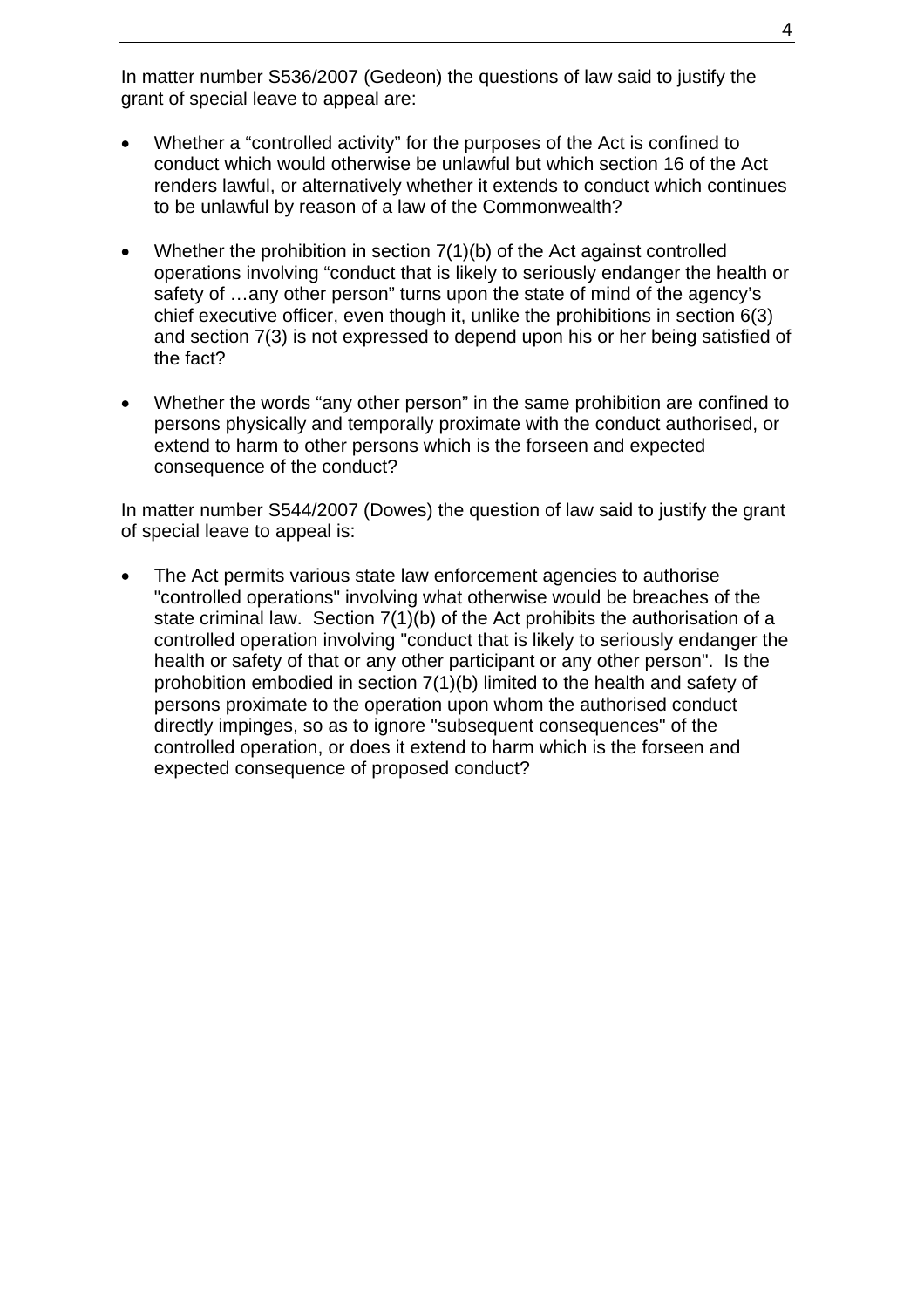## **AGRICULTURAL & RURAL FINANCE PTY LIMITED v GARDINER & ANOR (S180/2008)**

Court appealed from: New South Wales Court of Appeal

Date of judgment: 6 September 2007

Date of grant of special leave: 5 May 2008

In 1997 Oceania Agriculture Ltd ("Oceania") filed a prospectus with the Australian Securities Commission concerning a project known as the "Port Macquarie Tea Tree Plantation". That project was promoted by Gerard Cassegrain & Co Pty Ltd, of which Oceania was a wholly owned subsidiary. The land however was owned by Endwise Holdings Pty Ltd ("Endwise"), while the plantations were managed by Oceania. An independent trustee was also appointed to protect the rights and interests of the investors. That trustee was the Australian Rural Group Ltd.

The investment scheme involved a financing arrangement whereby Agricultural and Rural Finance Pty Ltd ("A&R Finance") provided the finance. Most investors also entered into an indemnity agreement under which Oceania agreed to indemnify their obligations of repayment under the loan contracts in particular circumstances. The project deed provided that termination could occur if the office of trustee became vacant and a new trustee was not appointed within 60 days. Between 1997 and 2002 the price of tea tree oil collapsed, leading to the appointment of an administrator to the trustee on 27 September 2002. The trustee then retired on 5 November 2002. Pursuant to clause 46.4 of the project deed, the project was terminated on 4 January 2003.

Following the project's termination, A&R Finance commenced proceedings against all of the borrowers seeking payment of loan monies which it claimed were repayable upon the cessation of the scheme. As the borrowers' representative, Mr Gardiner argued that the indemnity agreement was effective and enforceable, thereby releasing them from any obligation to repay amounts under the loan agreements. He also filed a cross-claim, asserting breaches of the *Trade Practices Act*, *The Corporations Law* and the *Australian Securities and Investments Commission Act*. Young CJ in Eq. gave judgment in favour of A&R Finance and dismissed the cross-claim by Mr Gardiner.

On 6 September 2007 the Court of Appeal (Spigelman CJ, Basten JA & Handley AJA) allowed Mr Gardiner's appeal in part. It also dismissed A&R Finance's cross-appeal. All Justices found that the failure to replace the trustee was a relevant event for the purposes of clause 2(d) of the indemnity agreement. They also found that the failure to appoint a replacement trustee was an "event beyond the control" of investors such as Mr Gardiner. The indemnity agreement could therefore be relied upon to excuse his performance for the purposes of clause 31(a) of the licence and management agreement.

With respect to the punctuality of the loan payments, Chief Justice Spigelman and Justice Basten held that the first and second loan payments were punctual. All Justices held however that the third loan payment was punctual, but that the fourth was not.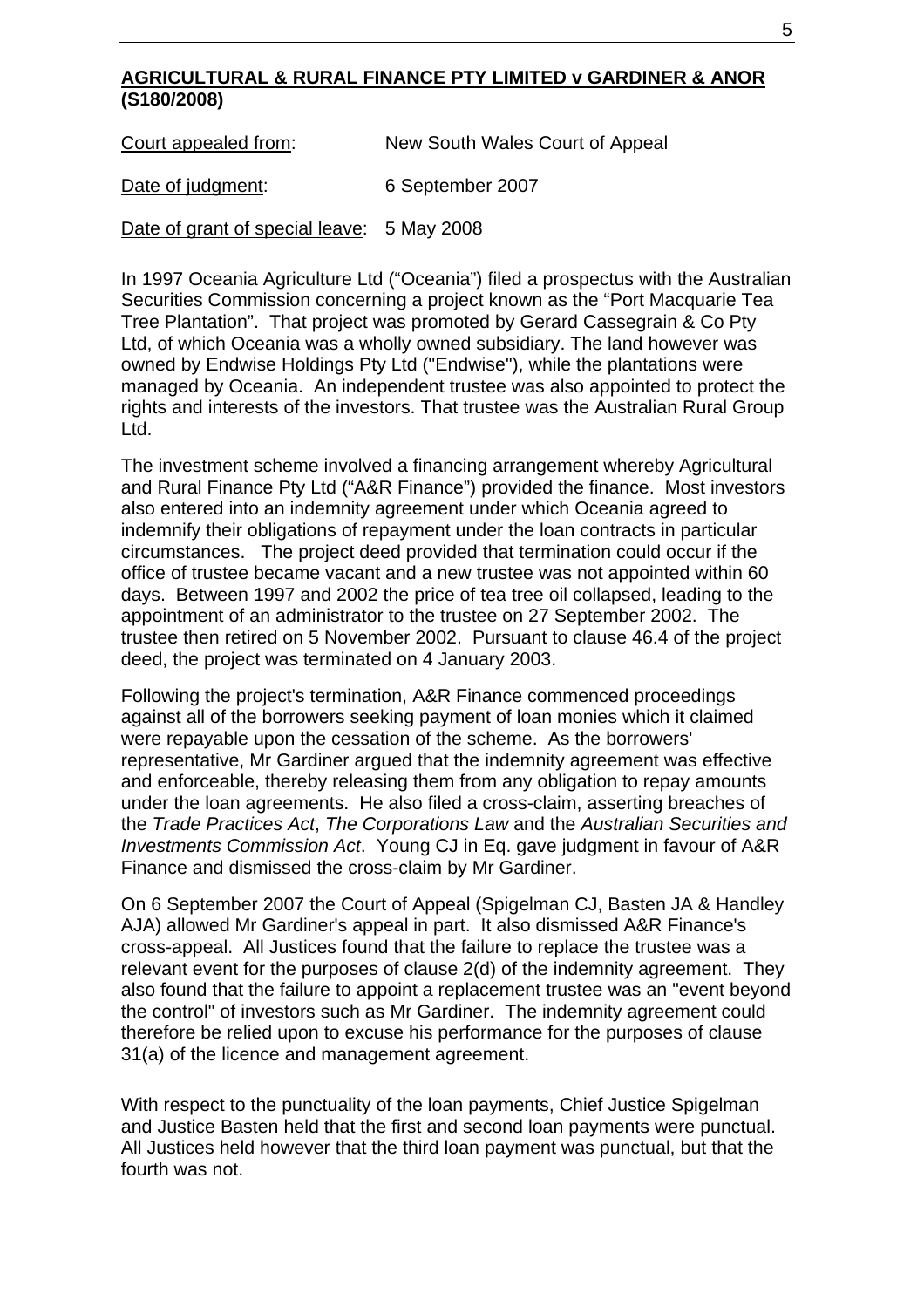The grounds of appeal include:

• The Court of Appeal erred in concluding that the words "punctual payment" in clauses 2(a) and 2(b) of the indemnity agreement extend to the situation where the lender has accepted the payment as punctual.

On 19 May 2008 Mr Gardiner filed an amended notice of contention, the grounds of which include:

• Upon its proper construction the expression "punctually paid" in clauses 2(a) and 2(b) of the indemnity agreement is satisfied where A&R Finance and/or Oceania accept monies paid as constituting punctual payment.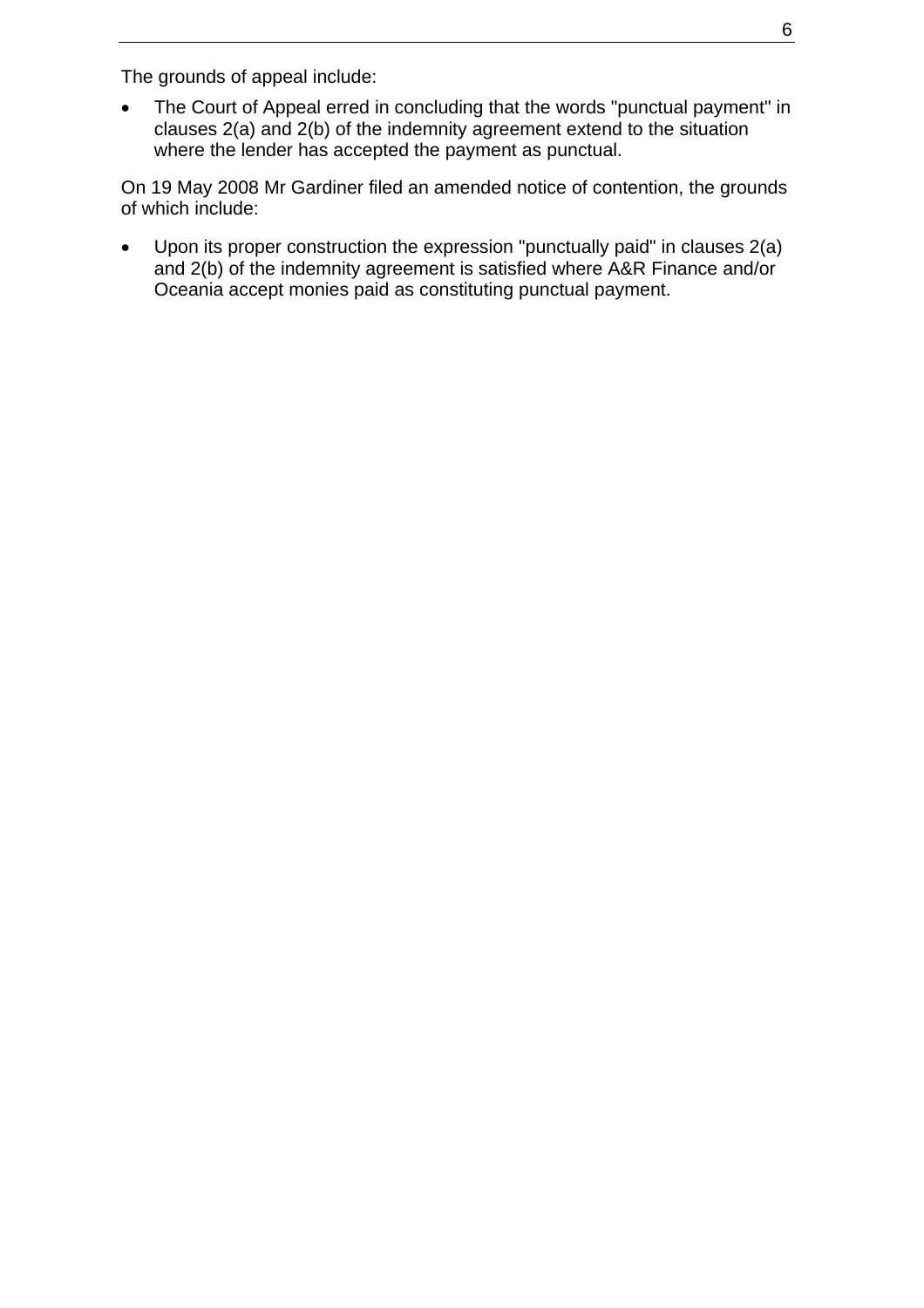## **CAPITAL FINANCE AUSTRALIA LIMITED & ANOR v TOLCHER (AS LIQUIDATOR OF LLOYD SCOTT ENTERPRISES PTY LIMITED) (IN LIQUIDATION) & ANOR (S220/2008)**

Court appealed from: Full Court of the Federal Court of Australia

Date of judgment: 28 November 2007

Date of grant of special leave to appeal: 16 May 2008

This appeal concerns the voidable transaction provisions of Part 5.7B of the *Corporations Act* 2001 (Cth) ("the Act") and, in particular, whether:

(1) a Deed between Capital Finance Australia Pty Limited and Capital Corporate Finance Limited (together "the Capital Companies"), Lloyd Scott Enterprises Pty Limited ("LSE") and Lloyd John Scott executed on 12 January 2001 ("the Second Deed");

#### &

(2) steps consequent upon the making of the Second Deed including, in particular, certain payments made to Capital Finance between 14 February 2001 and 31 May 2001,

were properly characterised either as an uncommercial transaction within the meaning of s 588FB of the Act or as an unfair preference within the meaning of s 588FA of the Act or both.

LSE was placed into voluntary administration on 25 June 2001. Mr Tolcher, the first respondent, was appointed Liquidator of LSE on 24 July 2001. He applied to the Federal Court seeking payment of monies from the Capital Companies. The application was made pursuant to the voidable transaction provisions of Part 5.7B of the Act.The payments sought to be avoided were made between 14 February 2001 and 31 May 2001 and total \$3,751,861.40.

The trial judge held that each payment was both an unfair preference and an uncommercial transaction and was therefore voidable under s 588FE of the Act. His Honour ordered Capital Finance to pay LSE the sum of \$5,584,009.50.

The Capital Companies appealed. The Full Court (Heerey and Gordon JJ, Lindgren J dissenting) allowed the appeal in part. Gordon J (with whom Heerey J agreed) found that there was an uncommercial transaction within the meaning of s 588FB of the Act. Her Honour did not consider that there was an unfair preference.

The respondents have filed a notice of contention and also seek leave to file a notice of cross-appeal out of time.

The grounds of appeal include:

• The Full Court erred in failing to identify clearly and with precision any transaction of the second respondent (within the meaning of Part 5.7B of the Act) which was an uncommercial transaction within the meaning of Section 588FB(1) of the Act.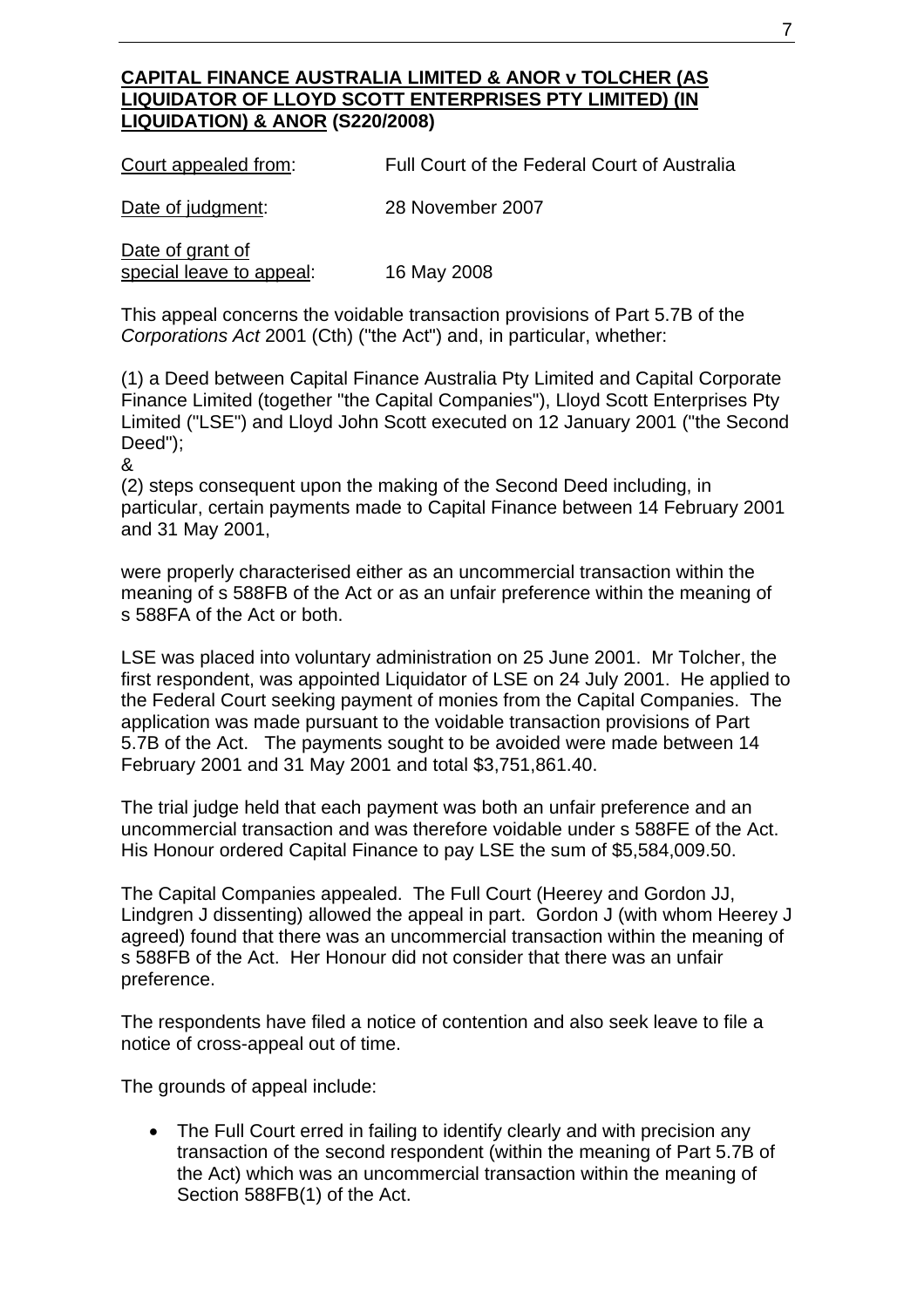- The Full Court erred in holding that the receipt by the first appellant of the proceeds of sale of the appellants' equipment pursuant to contracts of sale between the appellants and National Australia Bank was, or was an element of, an uncommercial transaction or an insolvent transaction of the second respondent.
- In as much as the Full Court was required to consider whether a reasonable person in the second respondent's circumstances would not have entered into the transaction having regard to the matters referred to in Section 588FB(1), the Court erred in having regard to matters subsequent to or irrelevant to the second respondent's "entry into the transaction".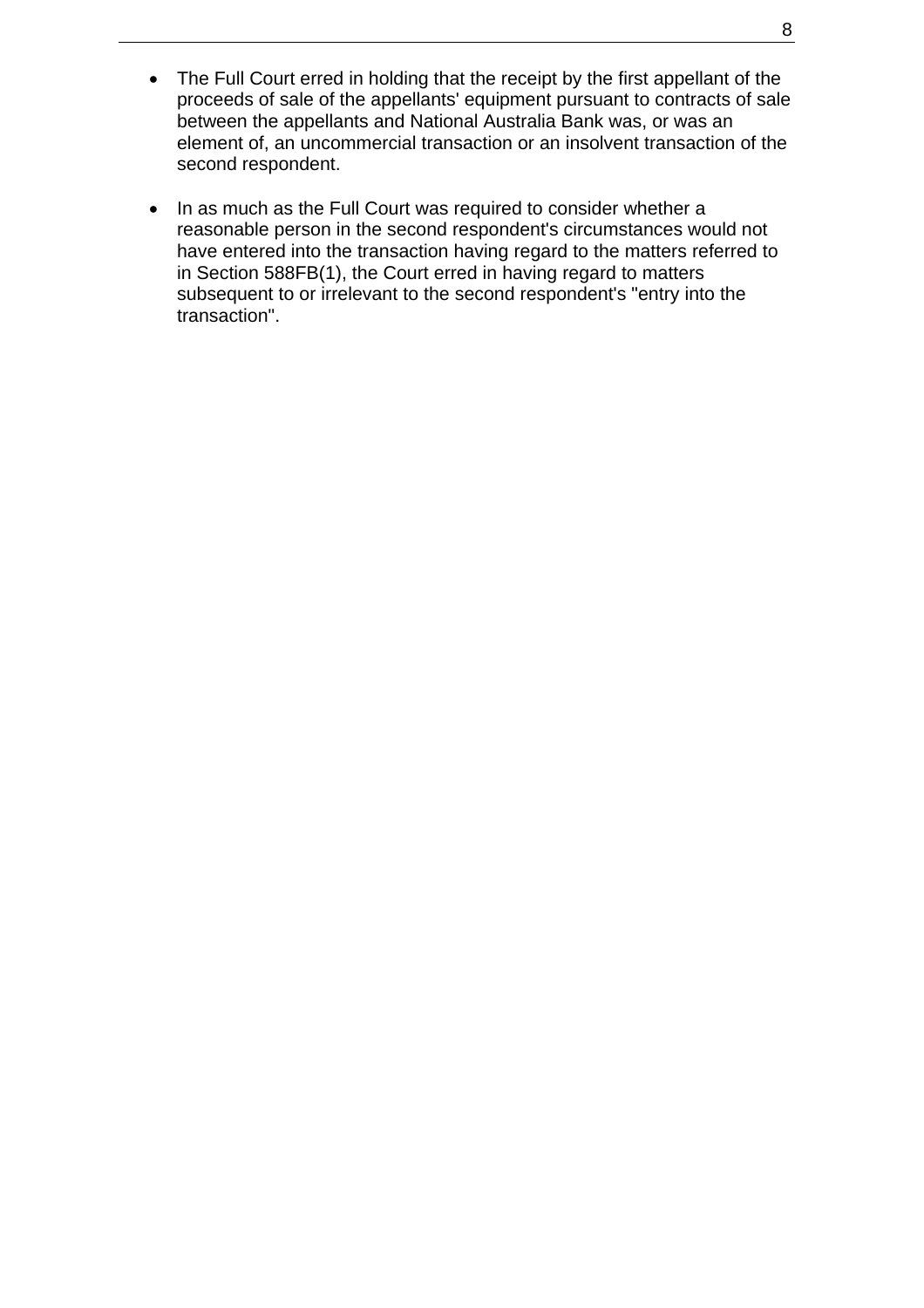## **PACIFIC NATIONAL (ACT) LIMITED v CHIEF COMMISSIONER OF STATE REVENUE (S211/2008)**

Court appealed from: New South Wales Court of Appeal

Date of judgment: 16 November 2007

Date of grant of special leave: 16 May 2008

The Appellant runs freight trains on the New South Wales rail infrastructure owned by the Rail Infrastructure Corporation ("RIC"). Its right to do so is set out in an "Access Agreement" with the RIC. Under that agreement, the RIC granted the Appellant non-exclusive rights to use railway lines and associated facilities vested in the RIC. For its part, the RIC does not own any of the land upon which those facilities are located. That land is mostly owned by the State Rail Authority.

Between 1 July 2000 and 31 December 2003 the Appellant made payments in excess of \$162 million to the RIC pursuant to the Access Agreement. On 3 September 2004 the Respondent issued the Appellant with an assessment of duties payable for \$736,614.44. The issue in this matter is whether the Appellant was liable to pay those duties pursuant to the *Duties Act* 1997 (NSW) ("Duties Act").

Section 164(1) of the Duties Act levies duty on lease instruments. A lease is then defined as including a lease of land in New South Wales or an agreement (such as a licence) by which a right to use land in New South Wales is conferred. It also includes, with certain temporal limitations, a franchise arrangement in respect of an area located in New South Wales.

On 12 April 2007 Justice Gzell held that the vesting of rail infrastructure facilities in the RIC did not pass onto it any interest in land. No duty was therefore payable by the Appellant.

On 16 November 2007 the Court of Appeal (Hodgson, Ipp & Basten JJA) unanimously allowed the Respondent's appeal. All members of the Court held that the Access Agreement was one by which a right to use land was either conferred or acquired. Justice Hodgson (with whom Justice Ipp broadly agreed) held that the issue was not whether an interest in land was conferred on or acquired by the Access Agreement, but whether a right to use land was so conferred or acquired. His Honour went on to hold that the Access Agreement conferred on the Appellant the right to use the land within the meaning of section 164A(b) of the Duties Act.

Justice Basten held that the Access Agreement conferred on the Appellant a right to use the tracks which constitute part of the New South Wales rail network. It therefore had a right to use so much of the land as is constituted by the upper surface of the tracks (and the adjacent air space) as is reasonably necessary for the operation of rolling stock. That right constituted a right to use land for the purposes of section 164A(b) of the Duties Act. The duty levied by the Respondent was therefore lawful.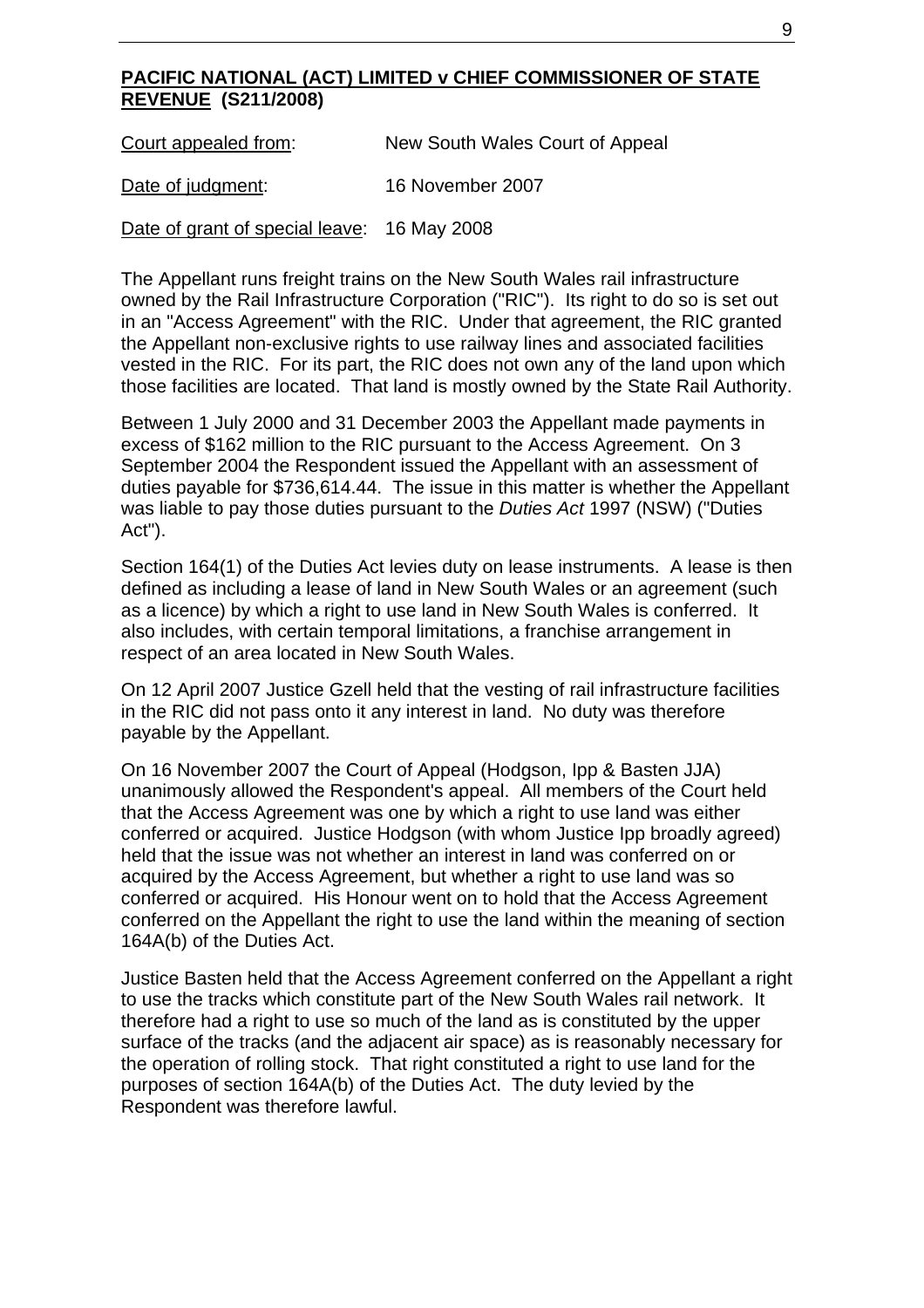The grounds of appeal are:

- The Court below erred in holding that the Access Agreement was an agreement by which any right to use land was conferred on or acquired by the Appellant.
- The Court should have held that the Appellant's right to use land on which rail infrastructure facilities were situated was a statutory right contained in clause 5(1) of Schedule 6A of the *Transport Administration Act* 1988 (NSW).